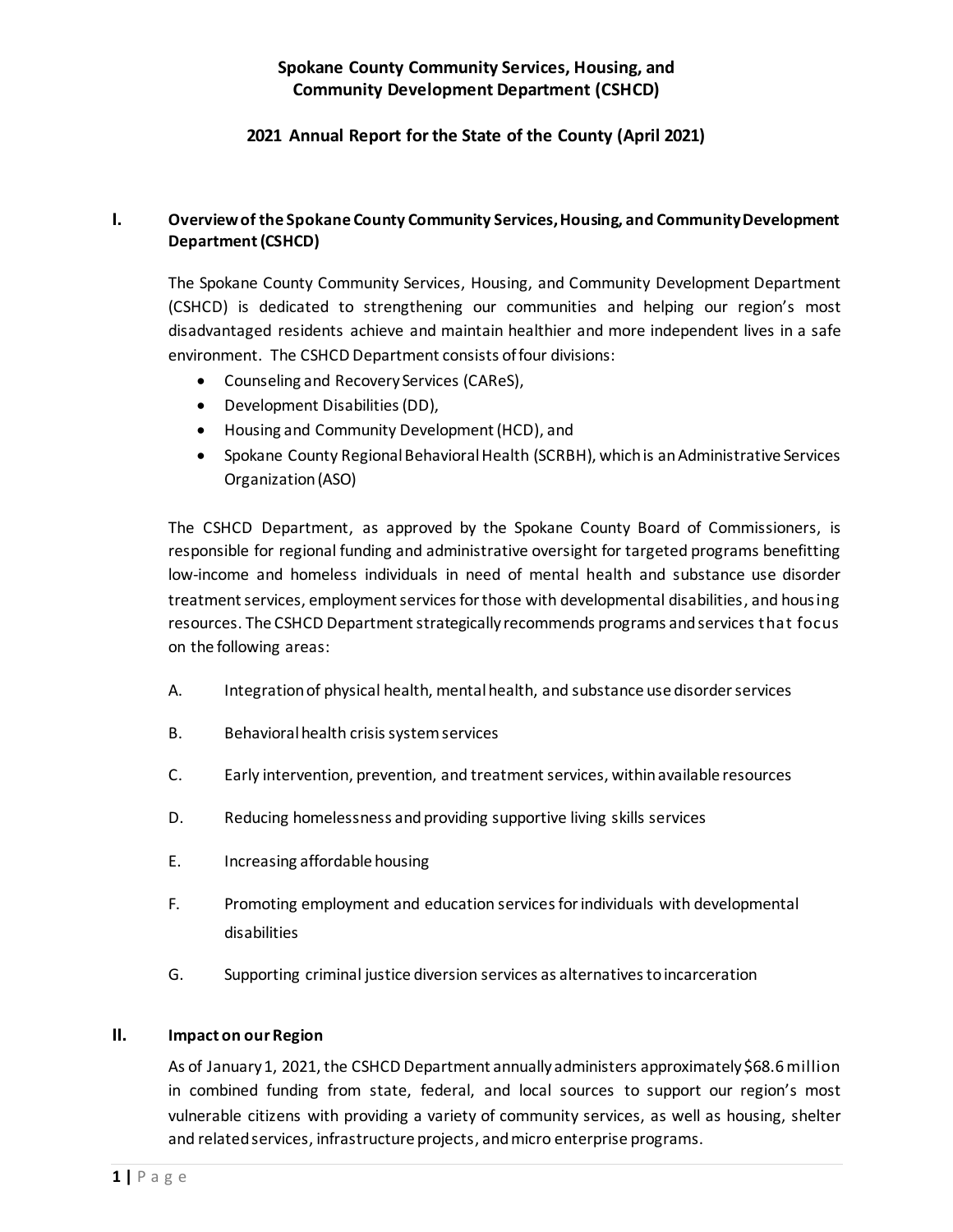#### **A. Employment and Economic Development**

The CSHCD Department contracts primarily with local/regional service providers and businesses, translating to an economic multiplier effect that infuses dollars into our region and contributes greatly to regional employment and community programs.

Local and regional providers are able to fund their respective workforces to implement programs and projects benefitting our region's communities. Examples of projects and initiatives in 2020 resulting from CSHCD Department's support include, but are not limited to, the following:

- 1. Infrastructure projects in the Cities of Spokane Valley and Cheney were completed as assisted each communities' high priority community development needs.
- 2. 73 county residents were provided business support and technical assistance.
- 3. 48,161 county residents benefitted from food assistance.
- 4. 2,312 county residents benefited from Housing and Community Development funded homelessness services, like outreach, counseling, prevention, and shelter services.
- 5. Hundreds of people in our community are employed by service and project providers who Spokane County contracts with to serve our region's low income, mental health, substance use disorder, experiencing homeless, and developmentally disabled populations.
- 6. In 2020, as the region's 6-county Spokane County Regional Behavioral Health Administrative Services Organization, this network of providers and their employees served roughly 24,895 individuals providing over 107,000 services, aimed at meeting the CSHCD Department's mission to better the lives of our most vulnerable citizens. The six counties include: Adams, Ferry, Lincoln, Pend Oreille, Spokane and Stevens.
- 7. In 2020, the CSHCD Department issued 106 resolutions to the Spokane Board of County Commissioners for approval, along with a total of 219 contracts, amendments, interlocal agreements, and memorandums of understanding with funders, subrecipients/subcontractors and other government agencies.

### **B. Housing**

There is an inextricable link between stable housing and the health and well-being of individuals and families. The CSHCD Department works hard to ensure that our programs and services identify and fund housing options to serve a large cross-section of our most vulnerable citizens to help them maintain physical and behavioral health while supporting and encouraging stable employment, family-unity, community-involvement, and education. Two examples of housing made available through the CSHCD Department include:

1. In 2020 the Counseling and Recovery Services (CAReS) Division served 446 individuals with mental health issues providing 8,374 total services, including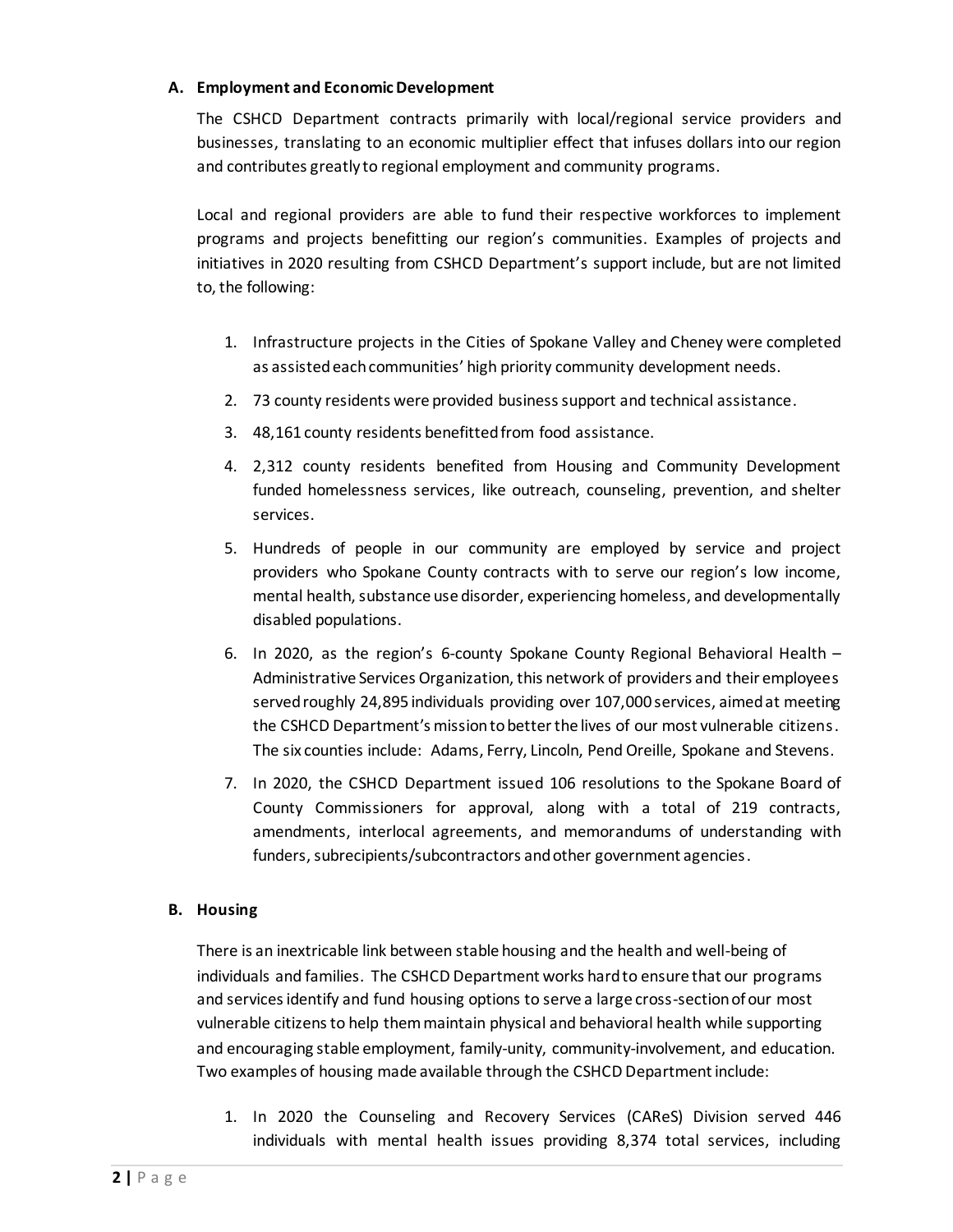therapeutic services and other housing assistance services aimed at assisting individuals in obtaining and keeping stable housing. The CAReS Supportive Living Programalso offers housewares, furniture, and basic life-skills training to help aid in the recipients' likelihood for success in maintaining stable housing, employment, and social interaction. Additionally, the CAReS Division distributed \$531,012 in Housing Assistance subsidies.

2. 347 Affordable Housing units are under construction in the Cities of Spokane Valley, Spokane, and Airway Heights.

### **III. Division-Specific Updates**

## **A. Spokane County Regional Behavioral Health (SCRBH)Administrative Services Organization (ASO);** *Mental Health & Substance Use Disorder Treatment*

With the successful transition of the Spokane Regional Service Area, which includes Adams, Ferry, Lincoln, Pend Oreille, Spokane, and Stevens Counties, into Integrated Managed Care in 2019; the SCRBH (ASO) Division was diligently at work maintaining the regional behavioral health crisis response system, implementing a full service array of behavioral health treatment options for non-Medicaid low-income individuals at or below 220% Federal Poverty Level (FPL), collaborating in diversionary efforts throughout the county, and working to improve the regional behavioral health system.

The SCRBH (ASO) is a public behavioral health administrator for crisis services, including involuntary treatment act evaluations, for all regional residents and an administrator for all behavioral health services for Non-Medicaid individuals on Less Restrictive Alternative Court Orders or Conditional Release, and non-crisis behavioral health services for individuals who are not Medicaid eligible and at or below the 220% FPL in the Spokane Regional Service Area (RSA) within available resources.

Behavioral health crisis services are provided to individuals experiencing mental health or substance use related symptoms, which are impacting an individual's safety, well-being and functioning. Specifically, the SCRBH (ASO) provides a large spectrum of crisis services throughout the RSA by delivering a wide range of interventions specific to location and setting. Crisis intervention services in the Spokane RSA include:

- Behavioral Health Crisis Hotline services staffed by skilled professionals to assess, resolve crisis by phone, make appropriate referrals, and/or dispatch mobile teams or the Designated Crisis Responder (DCR). The Spokane RSA Behavioral Health Crisis Hotline Number is 1-877- 266-1818;
- Mobile crisis response services with the ability to respond to a behavioral health crisis in the community (e.g., homes, schools, or hospital emergency rooms);
- Involuntary Treatment Act (ITA) services includes all clinical services and administrative functions for the evaluation for involuntary detention or involuntary treatment of individuals in accordance with RCW 71.05 and RCW 71.34. Crisis services become ITA services when a DCR determines an individual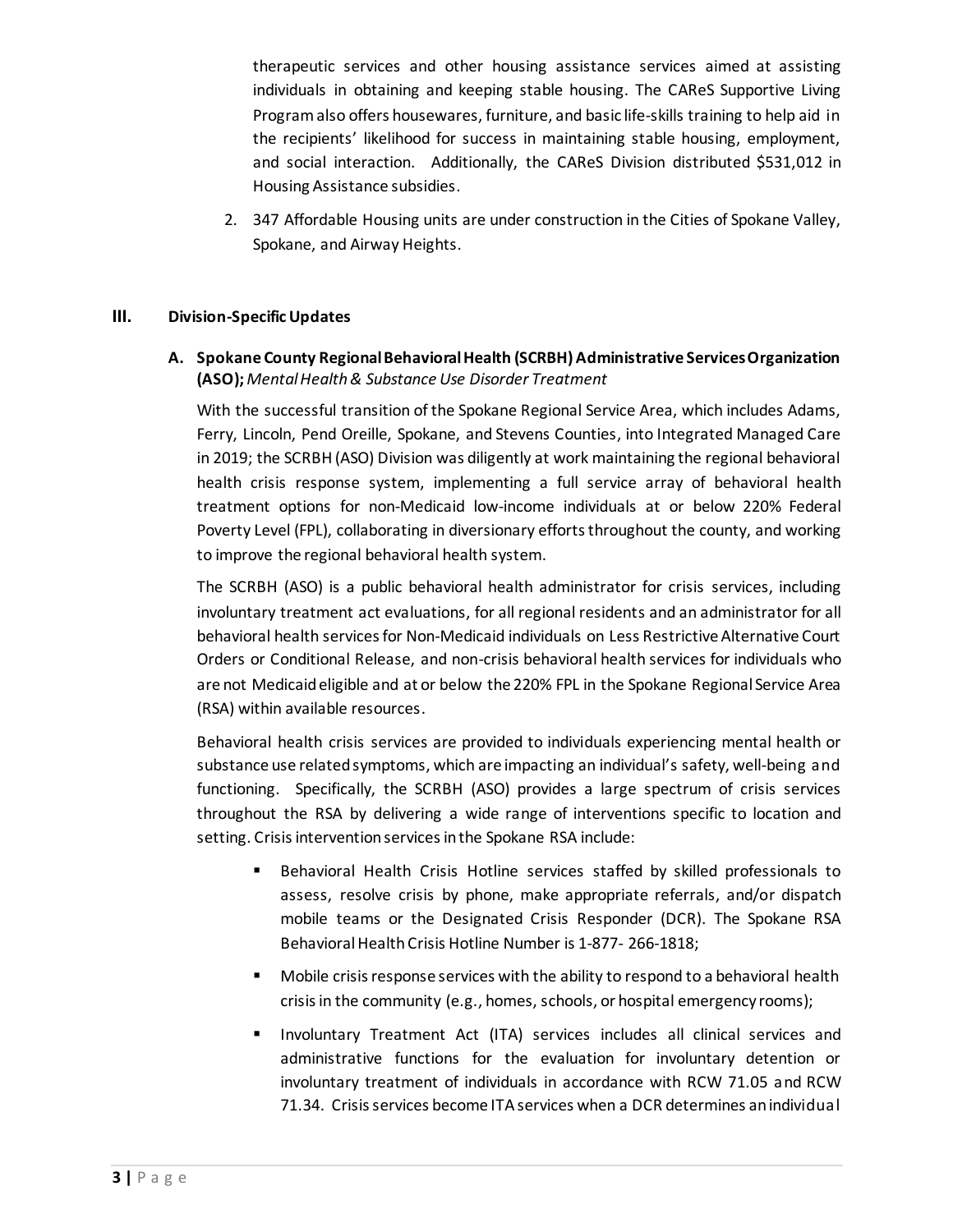must be evaluated for involuntary behavioral health treatment. ITA services continue until the end of an involuntary commitment

- A range of short-term crisis stabilization services (e.g. lesser restrictive alternative in the community with natural supports to assist in implementing a safety plan, Crisis Stabilization facilities, Sobering, Withdrawal Management);
- Urgent and Emergent care services with the capacity for immediate clinical intervention, triage, and stabilization (e.g. Crisis Stabilization facilities, Evaluation and Treatment centers, Secure Withdrawal Management and Stabilization Services facilities, inpatient psychiatric admissions, single bed certification placement); and
- Walk-In crisis services are always available during business hours to contracted behavioral health crisis providers within the Spokane RSA, which include:
	- Adams County: Adams County Integrated Health Care
	- Ferry, Lincoln, and Stevens Counties: North East Washington Alliance Counseling Services
	- Pend Oreille County: Pend Oreille County Counseling Services
	- Spokane County: Frontier Behavioral Health

The SCRBH (ASO) has worked diligently throughout 2020 to ensure a collaborative partnership with Managed Care Organizations (MCO), Community Behavioral Health Providers, First Responders, Criminal Justice System, and Tribal entities to ensure efficient and responsive behavioral health and crisis system services that are attentive to the needs of the entire region. Building on the relationships and coordination efforts established over the years, the SCRBH (ASO) has continued the goal of providing effective and beneficial services. We accomplish this through the enhancing partnership, improving corporative engagements, working to resolve crisis issues equitably, providing an avenue for receiving/incorporating necessary feedback, implementing new legislative and procedural changes, and maintaining an open dialogue with all crisis system partners

The SCRBH (ASO) coordinates closely with the Spokane RSA Managed Care Organizations through a variety of mechanisms including: regular care coordination meetings, bi-monthly MCO/BH-ASO Clinical meetings, monthly regional crisis and DCR meetings, regional COVID-19 Behavioral Health Taskforce meetings, quarterly Spokane Regional Crisis Collaborative meetings, quarterly Spokane County Interlocal Leadership Structure meetings, MCO/BH-ASO workgroups, annual MCO Credentialing and Crisis Delegation audits, , DailyCrisis Log report submissions to each MCO, "Hotspotters/Homeless Huddle" meeting, Regional Hospital Collaborative meetings, monthly High Utilizer lists to each MCO, and the monthly Regional Behavioral Health Crisis Hotline performance outcome reports.

With the impact of COVID 19 significantly altering the method and engagement of how behavioral health services and crisis services were provided, the SCRBH (ASO) remains even more committed to the collaborative partnerships and regional efforts accomplished in 2020, working diligently to overcome telecommunication challenges, access to care services, the behavioral health impact of COVID 19, and increased need for crisis services. As we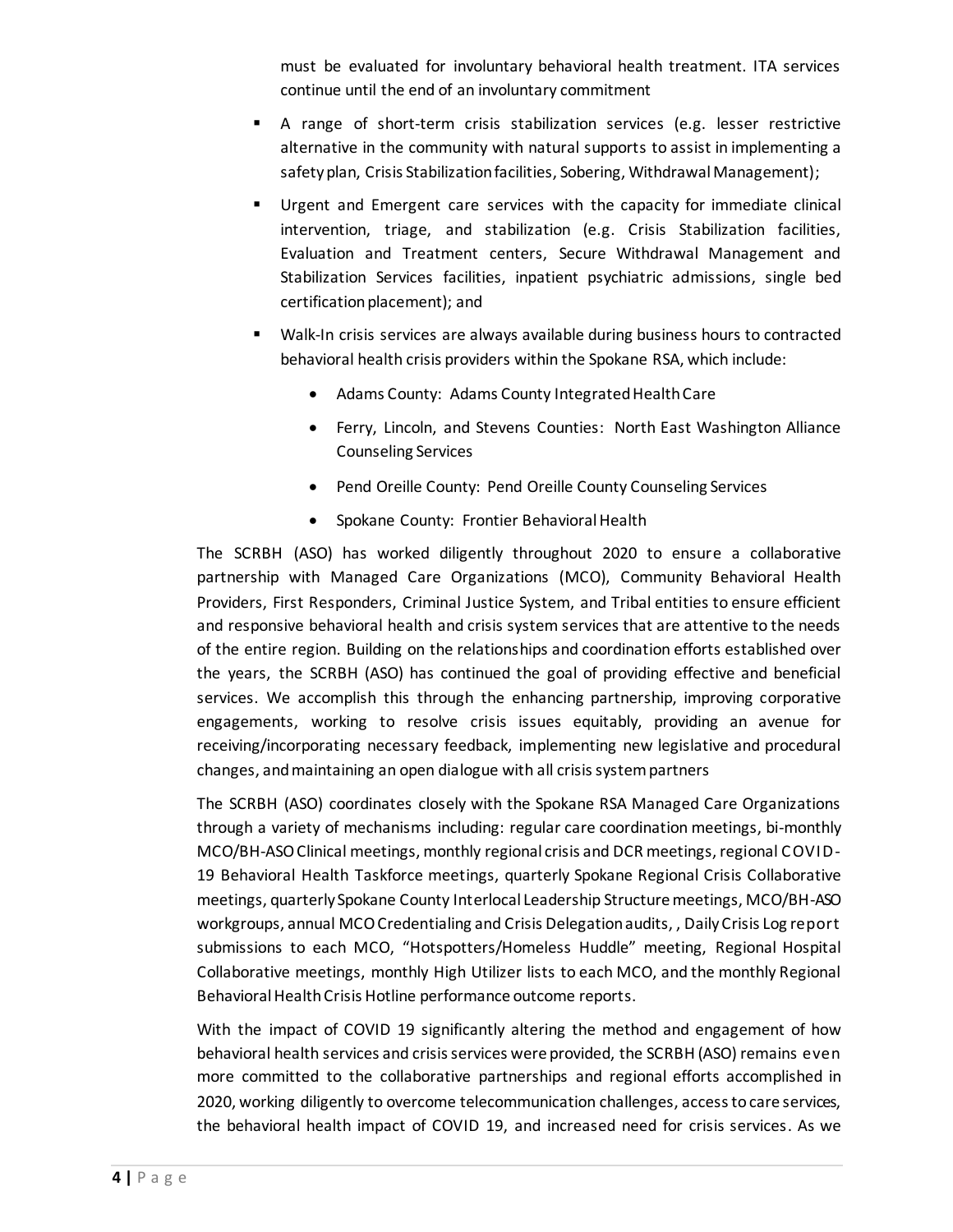move into 2021, the SCRBH (ASO) is focused on improving on the gains made, while implementing new and innovative methods to more adequately address the needs of the region.

#### **B. Developmental Disabilities Division (DD) Support and Services**

In 2020 the DD Division continued to provide Developmental Disability Employment and Community Inclusion services for both Spokane and Pend Oreille Counties, and continues to provide Early Childhood services for Spokane County only. Over 900 adults and 100 children (aged birth to three) were served in our communities with employment and community integration assistance and/or early childhood services during 2020. The School to Work project supports individuals with developmental disabilities transition to employment during their last year of high school. Twenty-five to thirty students participate annually in the School to Work program. The Bridge Project provides support for adults not on a Developmental Disabilities Administration (DDA) Medicaid Waiver to access employment services until they qualify for long-term funding. The DD Division advocates for those with developmental disabilities year-round by hosting various trainings, conferences, and community consortiums, locally and nationally.

### **C. Housing and Community Development Division (HCD)**

Over the course of 2020, the HCD Division administered a vast amount and array of housing and improvement projects, trainings, and innovative programs for our community, serving thousands of individuals, including:

- 1. 156 Owner-occupied households benefited from the Emergency Housing Repair Grant program, which allowed households to continue sustained affordable housing.
- 2. 5 Community outreach centers were funded that provide emergency services for their local communities in Medical Lake, Cheney, Colbert, Deer Park, and Spokane Valley.
- 3. 46,161 Households received food assistance.
- 4. 1,673 Households received Eviction rental assistance through the Spokane County.
- 5. Examples of Homeless Services include: Rapid-Rehousing; Prevention/Diversion; Shelters serving families, women, men and victims of Domestic Violence.
- 6. 334 Domestic Violence victims were assisted with shelter and support.
- 7. 4 Homeless Shelter facilities were assisted with grants for needed repairs and rehabilitation.

### **D. Counseling and Recovery Services (CAReS)**

Calendar year 2020 was a challenging year for the Spokane Region. The COVID 19 pandemic and its associated problems continue to have a significant impact on the mental health and